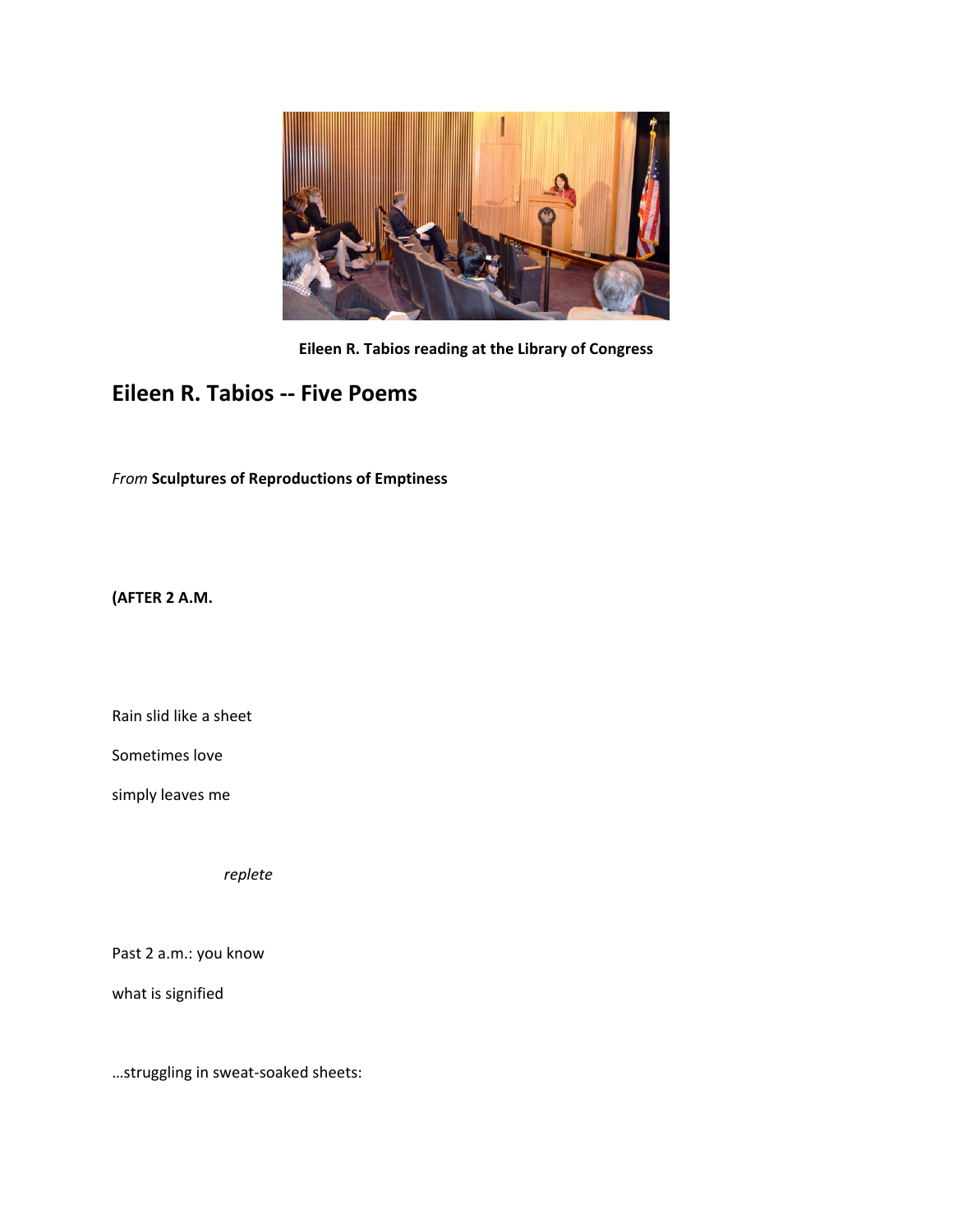## *Who is drowning?*

But in the subsequent mourning

blood on the walls

rally for gilt frames

…would love to penetrate

a rainforest

with you, to save you from

the bloodletting of mosquitoes

Fed on milk, my veins

are always sweet

Are you laughing

behind your closed door?

Do your palms lift themselves

(of their own accord)

to lie against

the cool walls of

your monastery?

My heart maintains its own

armor. My blood is blue.

Reach for the brass

blocking that keyhole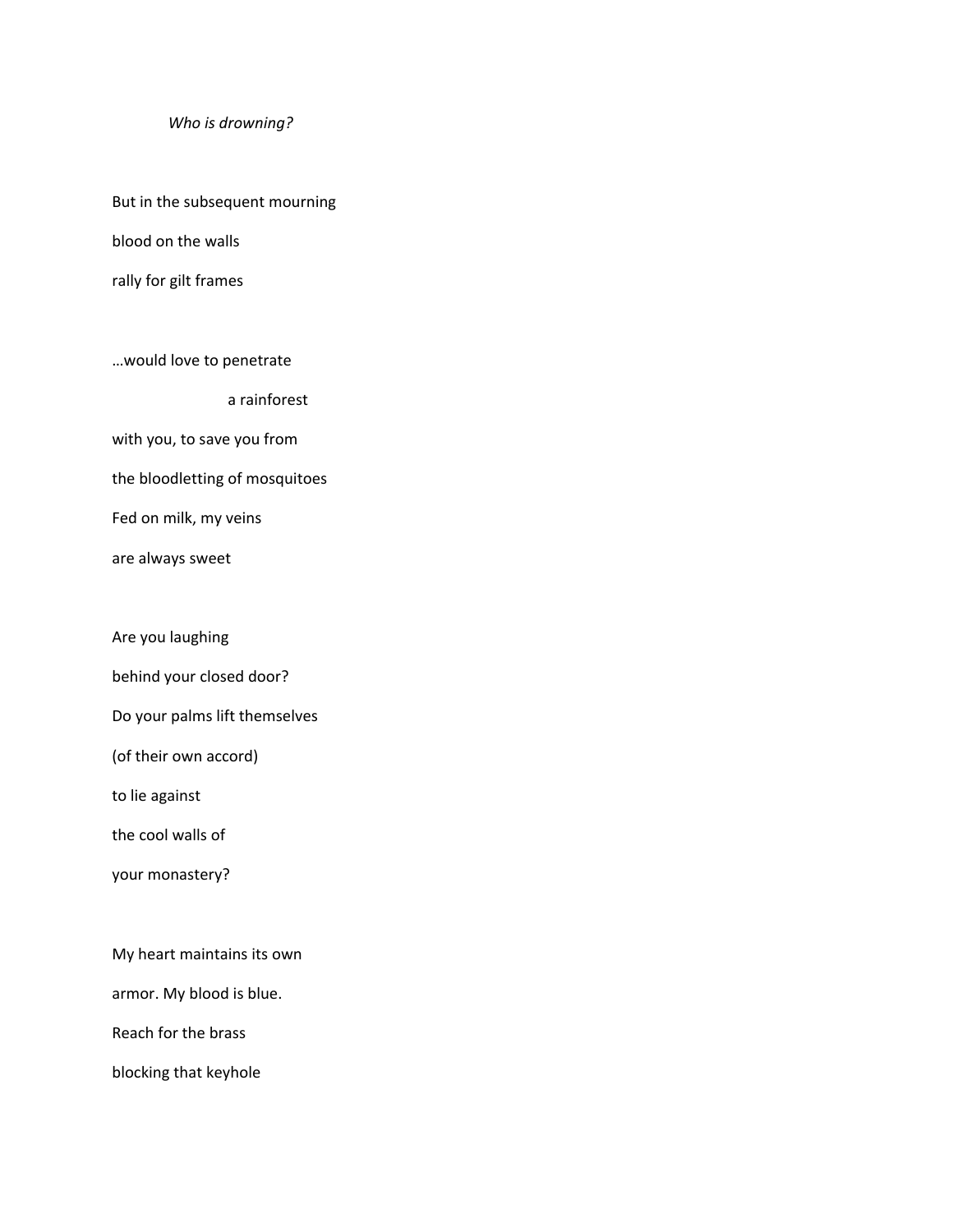## **(PROFILES**

A lone tree rose like an empty flagpole

I detested my attempt to measure intimacy

Boulevards are best at night—dimness caresses anyone. I could walk forever until I am eating a mango in Harlem where I avoid women's eyes as they always make me cry

I recall Manila—its lost generation hugging ashed corners of hopeless streets where women no longer wear their hair up…

Oh, Eileen, why step on fallen branches, their sounds cracking air like the edges of blades against eggs?

Mothers *must* let go …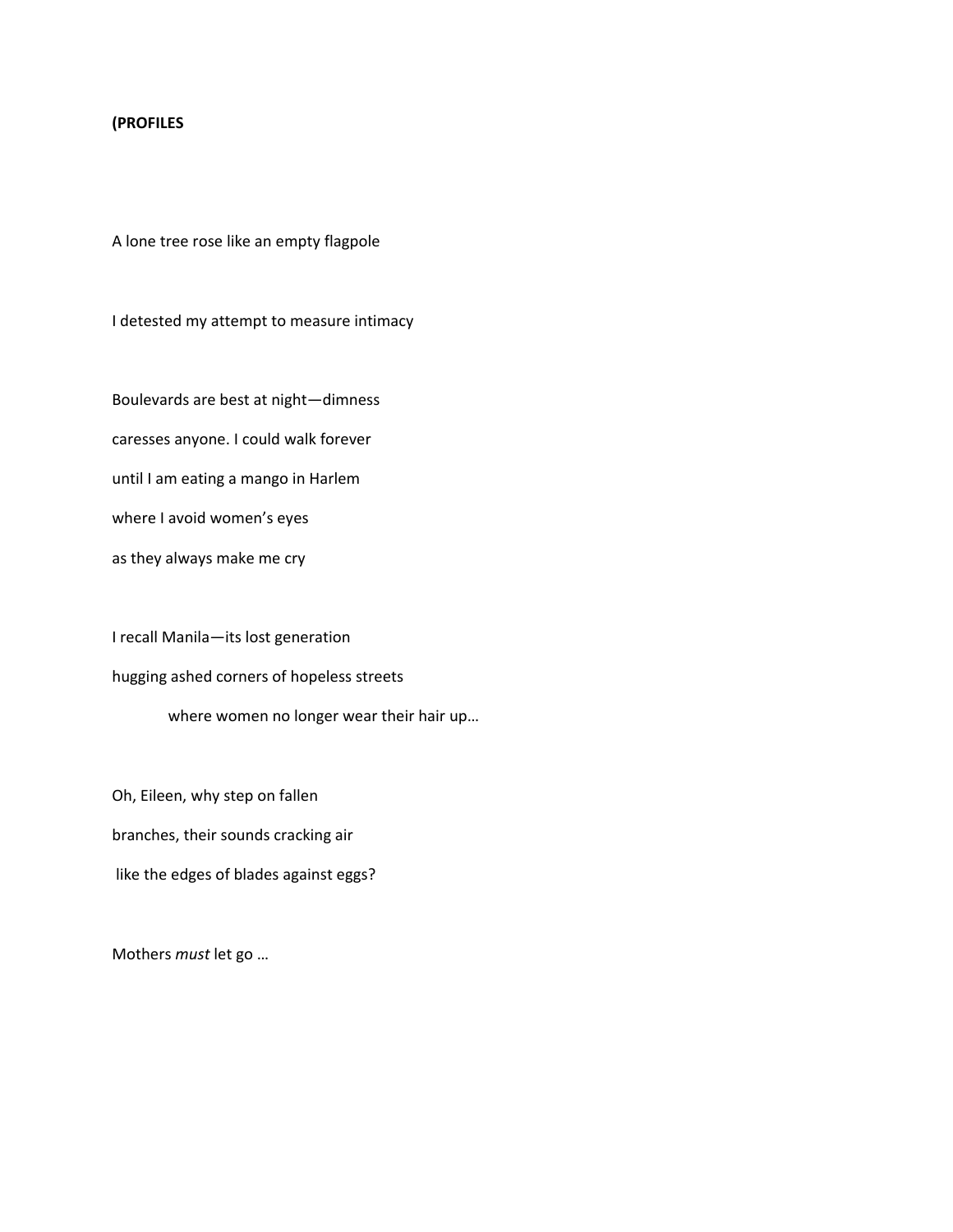#### **(NAMING LUCIDITY**

…wind continues—

the universe shakes from its formless assault

a tree loses a limb another limb traps a silk, scarlet scarf—it whips through the air like a student clamoring for attention

in a still‐standing house, a stranger turns on a light: "in that sudden luminosity leashed tears glint"

Years before a man learned a mirror can birth a deeply‐held flinch he seated her before cream damask laden with crystal and silver he asked her to close her eyes for a whispered " just a moment"—

within a welcomed dimness she felt the scent of jasmine as an embrace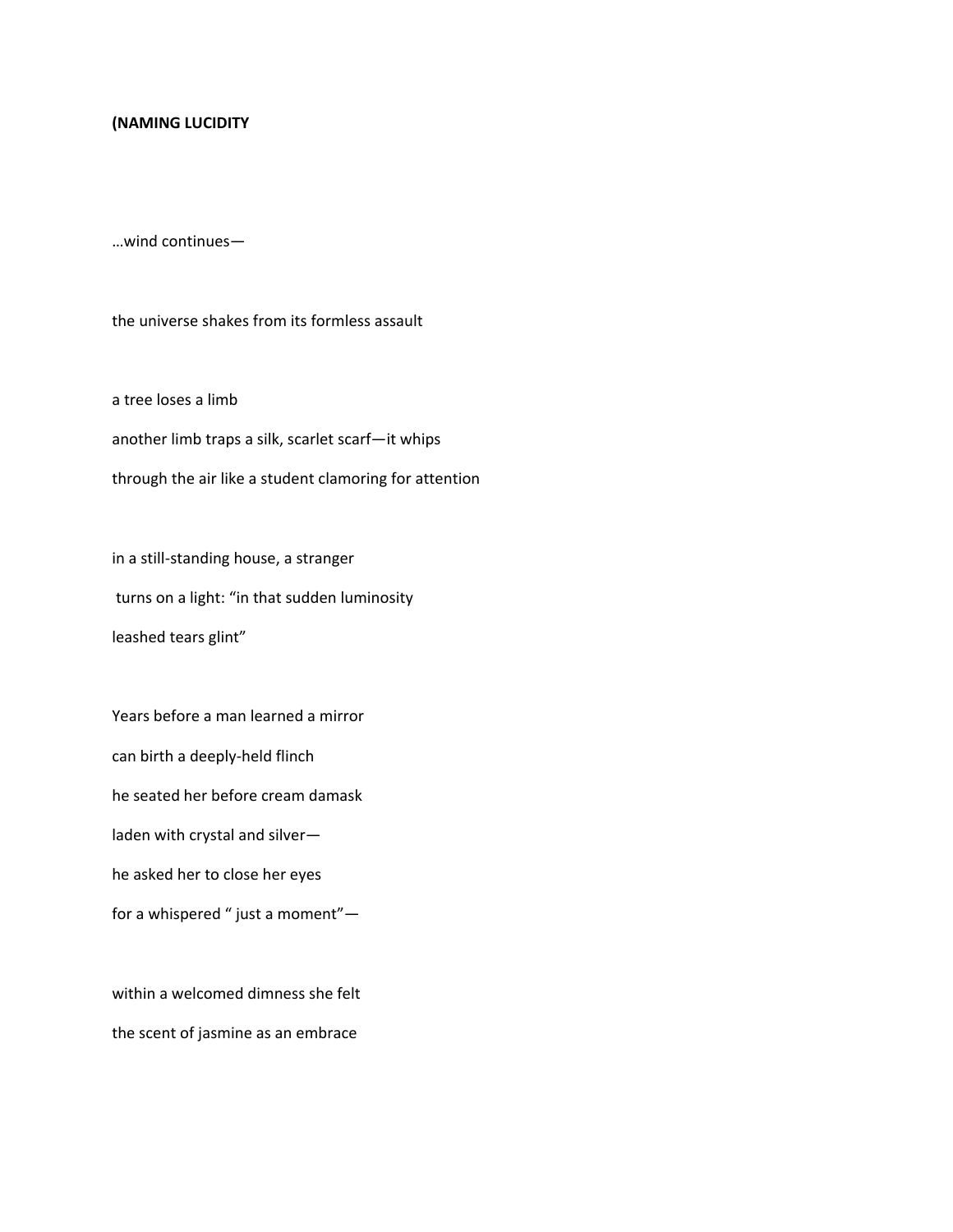she felt silk tantalize her naked throat

when she opened her eyes

she saw skeins flattening rubies

to drape over her breasts

she lifted her eyes to his gaze smiling

as if reproductions can deliver on promises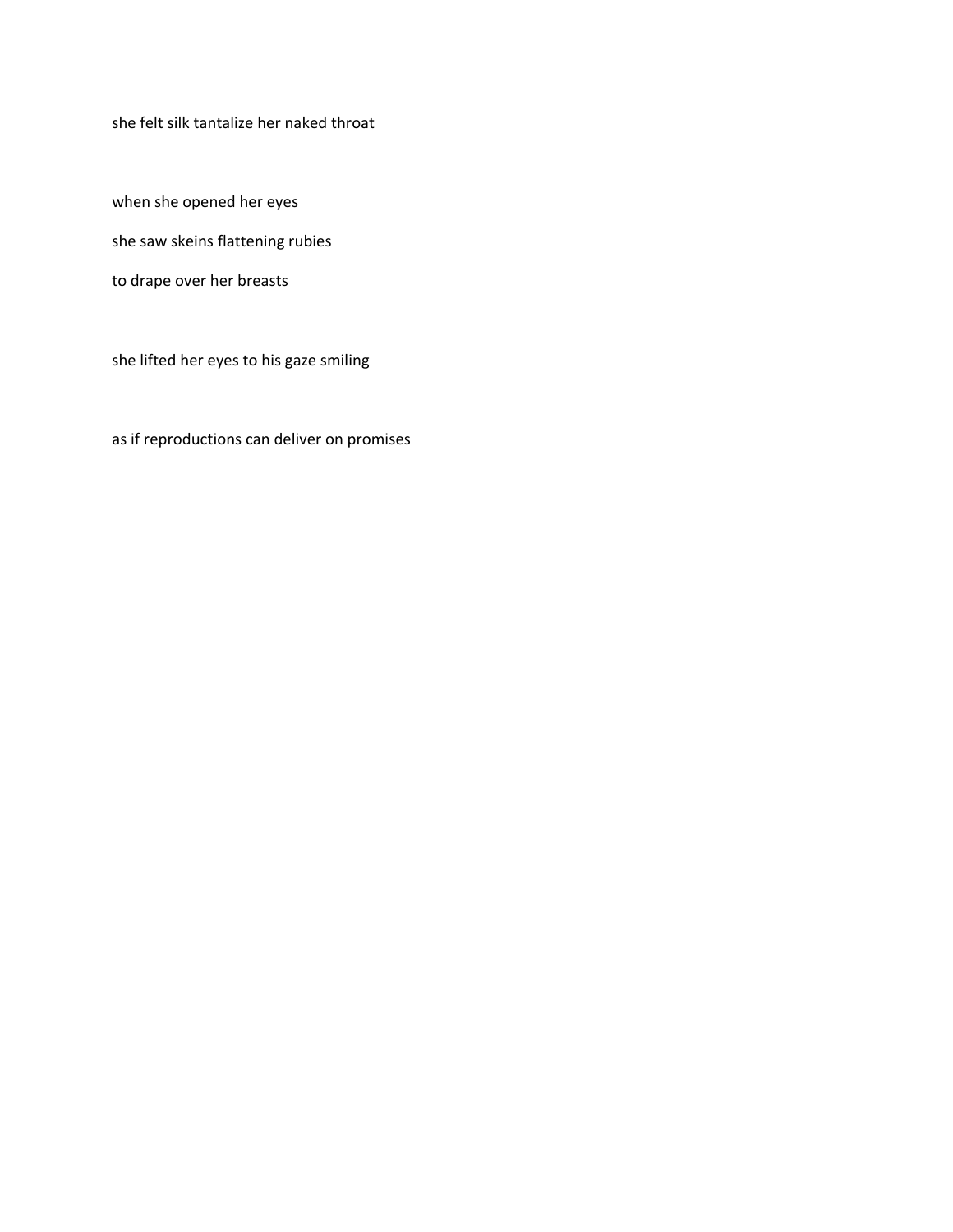### **(THE COLOR OF A SCRATCH IN METAL**

Imagine the taste of silver, nickel, chrome…

Imagine the taste of a scratch in mercury…

Which would melt black Tahitian pearls chemicals or emotion? The question quivers her fingers into stroking a raven, its throat, its wings, its throat…

If a pear was a color, she feels it would be how shadows glide across his unshaven chin If passion was a color, she feels it would be black sand encasing a hidden beach behind a cave wall kissing a sunlit ocean…

"What is seeing?"

It *is* how he saw her notice the strain of his effort not to touch her nearby pulse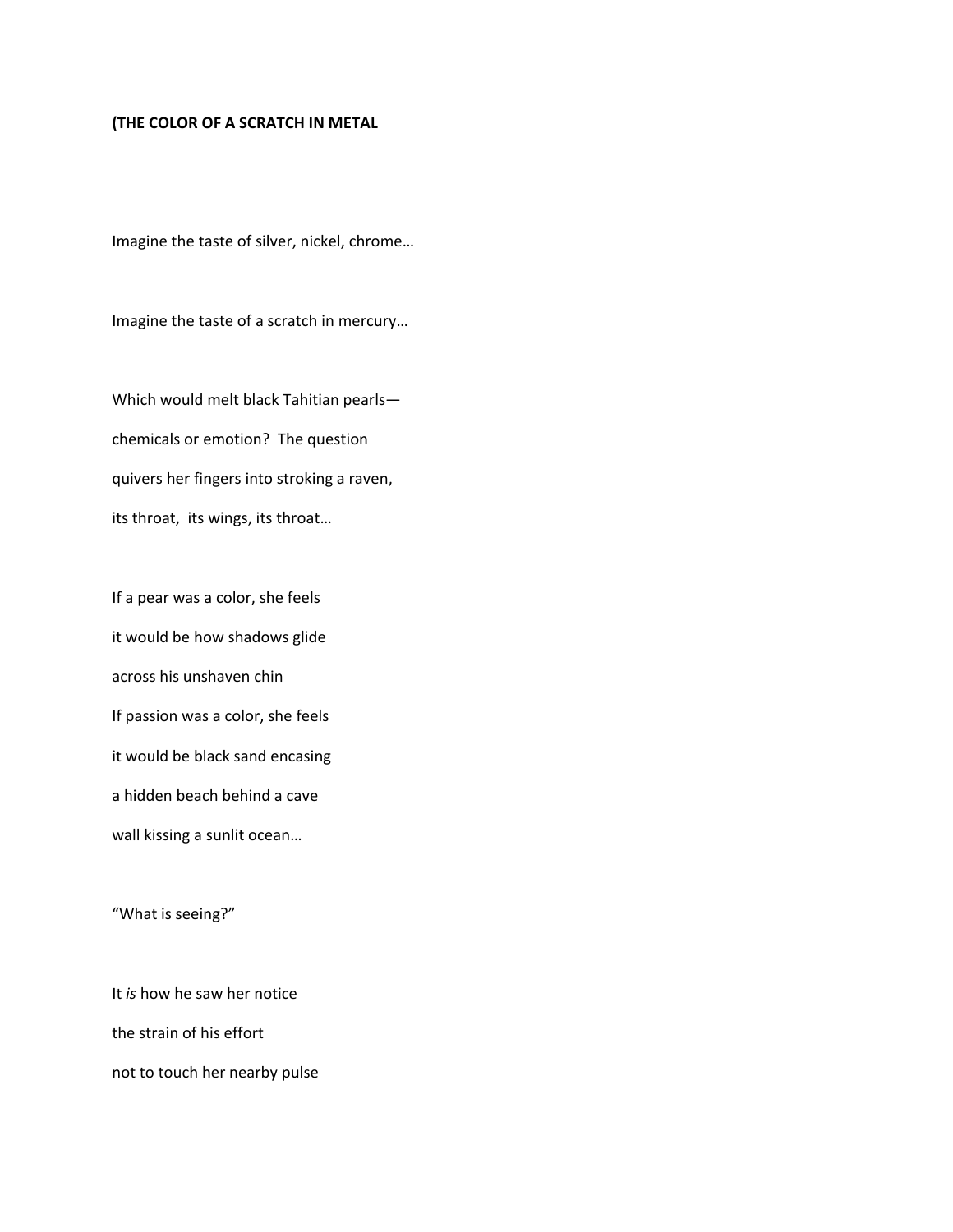but remained sculpture so that the price he would extract later amidst twisted bed sheets would be radically high—

as unforgiving as a sniper's eye…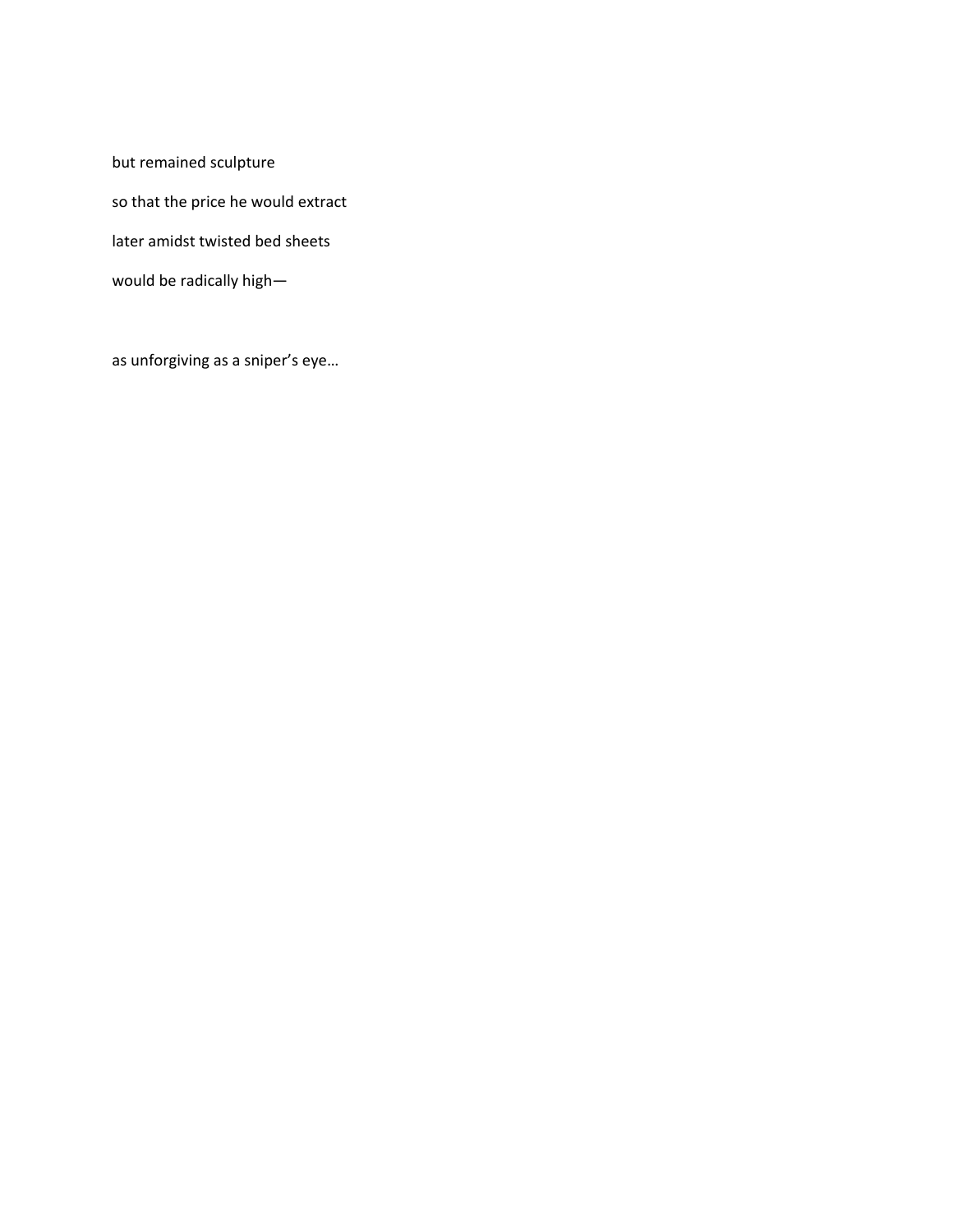#### **(EULOGY**

…consistently wear city skylines as necklace, bracelets, tiara… to feel stars as close to me as the speed of light is intimate you are an embrace I glean across an archipelago : there is no edge between us

not even mortality

We shared vitello tomato in a Roman courtyard the milky‐white sauce camouflaging a peppery bite—

You smiled when my fingers lined through the calm Ganges as pilgrims raised their eyes to dawn—

When I saw daylight ripple silver across the Lonoan Strait I longed for you in Boston staring through snowflakes—

"I could feel your heartbeat against the palm I raised, askance, to block the sun"

Once, a man raised a sword at an enemy made visible by the curvature of the vessel—you loved the disappearance of conflict when your hands turned the pot to a shift in emphasis focused instead on a dancer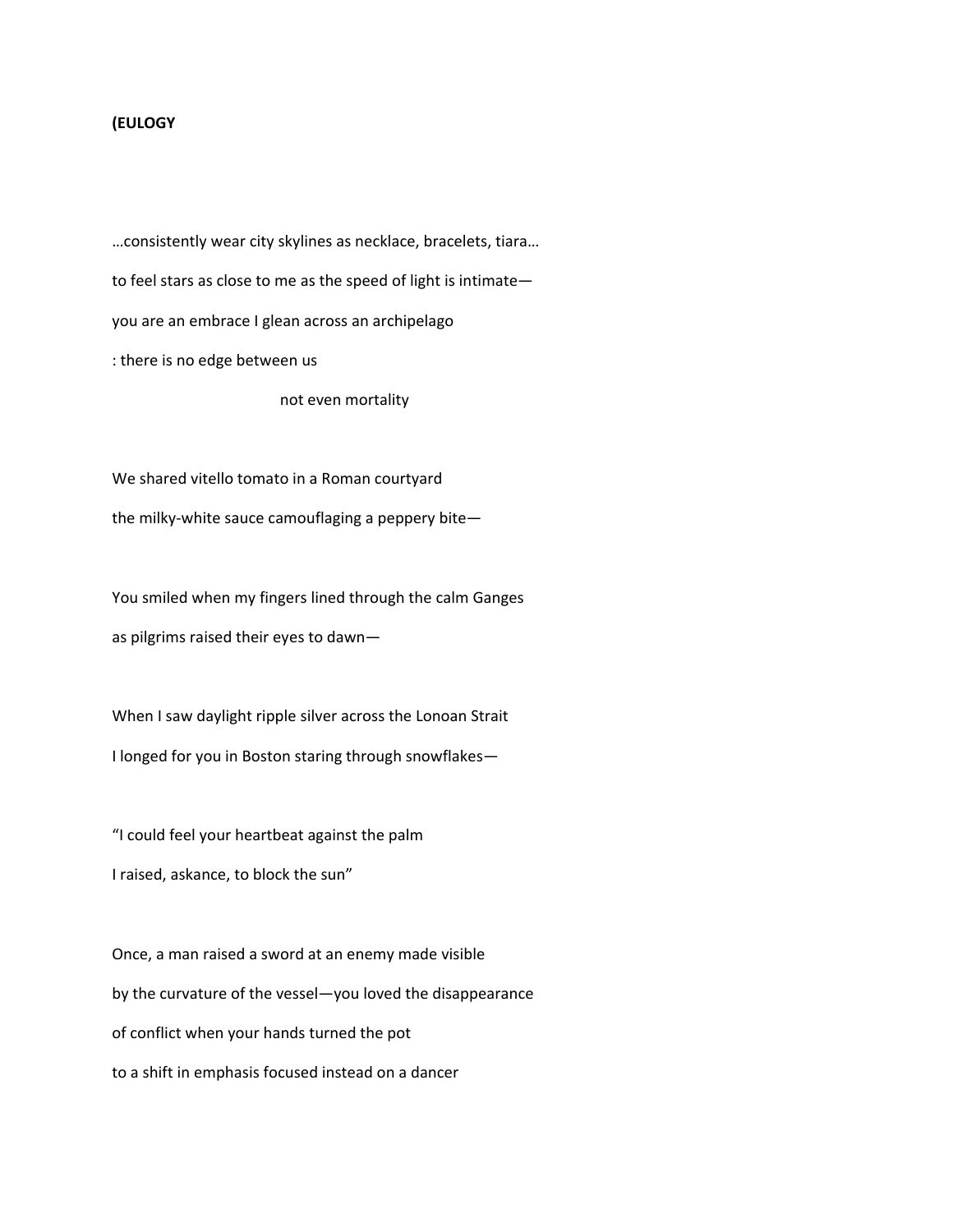continuing to dance despite the presence of a warrior : *memory is a controlling agent* your finger traced a vein, its protrusion helpless…

"Radiation seduces me by bleaching bones

i*nto light*"

You said you met yourself in the dark moss climbing the pink walls of Alhambra surrounded by ancient hills whose people have perfected suffering. I say,

A blind member of the French resistance insisted on learning dance to obviate the strange rhythm of strangers' boots and unfamiliar tobacco colonizing the stones of Paris—

a sunlit sensibility

*can* pervade reality instead of dreams

Now, *let us be fearless…*

**Eileen R. Tabios** has released 19 print, four electronic and 1 CD poetry collections, an art essay collection, a "collected novels" book, a poetry essay/interview anthology, and a short story collection. Recent releases include *the relational elations of ORPHANED ALGEBRA* with j/j hastain (Marsh Hawk Press, 2012), *SILK EGG: Collected Novels* (Shearsman Books, 2011) and